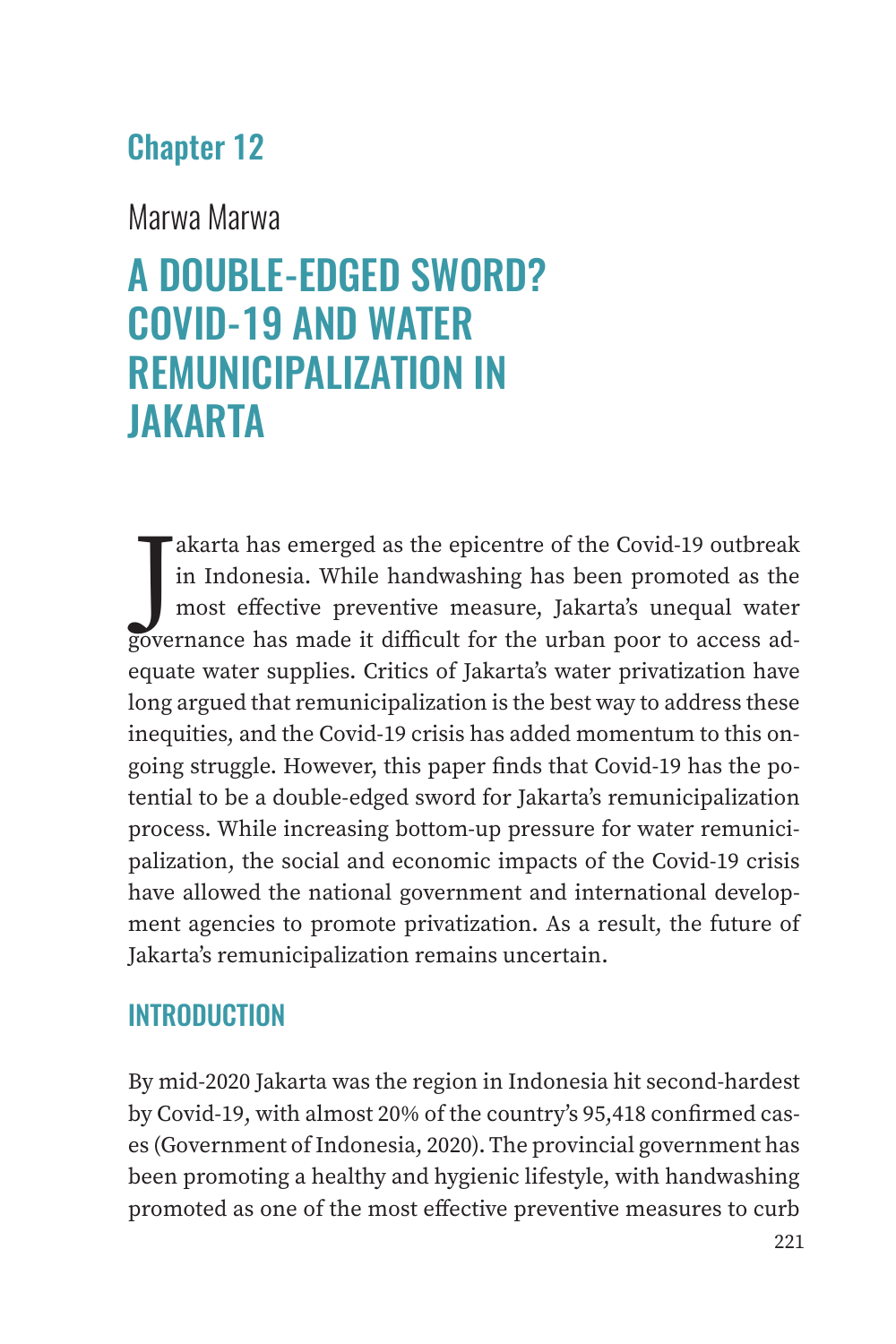the spread of the virus. However, it will be difficult for the campaign to succeed considering Jakarta's unequal water governance, which has created a disproportionate burden among citizens, particularly the urban poor. A lack of adequate water access is worsened in densely populated settlements with no adequate basic infrastructure such as sanitation facilities and drainage, which heighten the risk of Covid-19 infections.

The failure of Jakarta's water service governance in providing adequate water access for its citizens has been brought to the fore by the Coalition of Jakarta Residents Opposing Water Privatization (KMMSAJ). Since 2011, this coalition of groups has condemned the current form of privatized water governance and demanded that the city's administration take over water utilities as a public service – i.e. remunicipalization. In this context, remunicipalization is not merely a matter of transferring the water company to public hands, but also evaluating existing water service governance by redefining the human right to water and expanding space for public participation (Lobina et al. 2019). After years of struggle, mobilization for water remunicipalization gained significant momentum in 2019, when Jakarta's governor, Anies Baswedan, agreed to eventually remunicipalize the water sector. Hence, considering its emancipatory objectives, Jakarta's water remunicipalization has raised hope for better water service provision, especially for low-income communities (Atika 2019).

This paper aims to understand the extent to which the Covid-19 crisis has affected the push to remunicipalize water in Jakarta and what impacts this could have on water inequality. With a combination of primary and secondary data, news reports, as well as online interviews with key actors in the remunicipalization coalition, I argue that Covid-19 has the potential to be a double-edged sword for the remunicipalization process. On the one hand, it has increased the urgency for water remunicipalization and forced the coalition to modify some of its strategies. On the other hand, the social and economic impacts of the Covid-19 crisis have allowed the national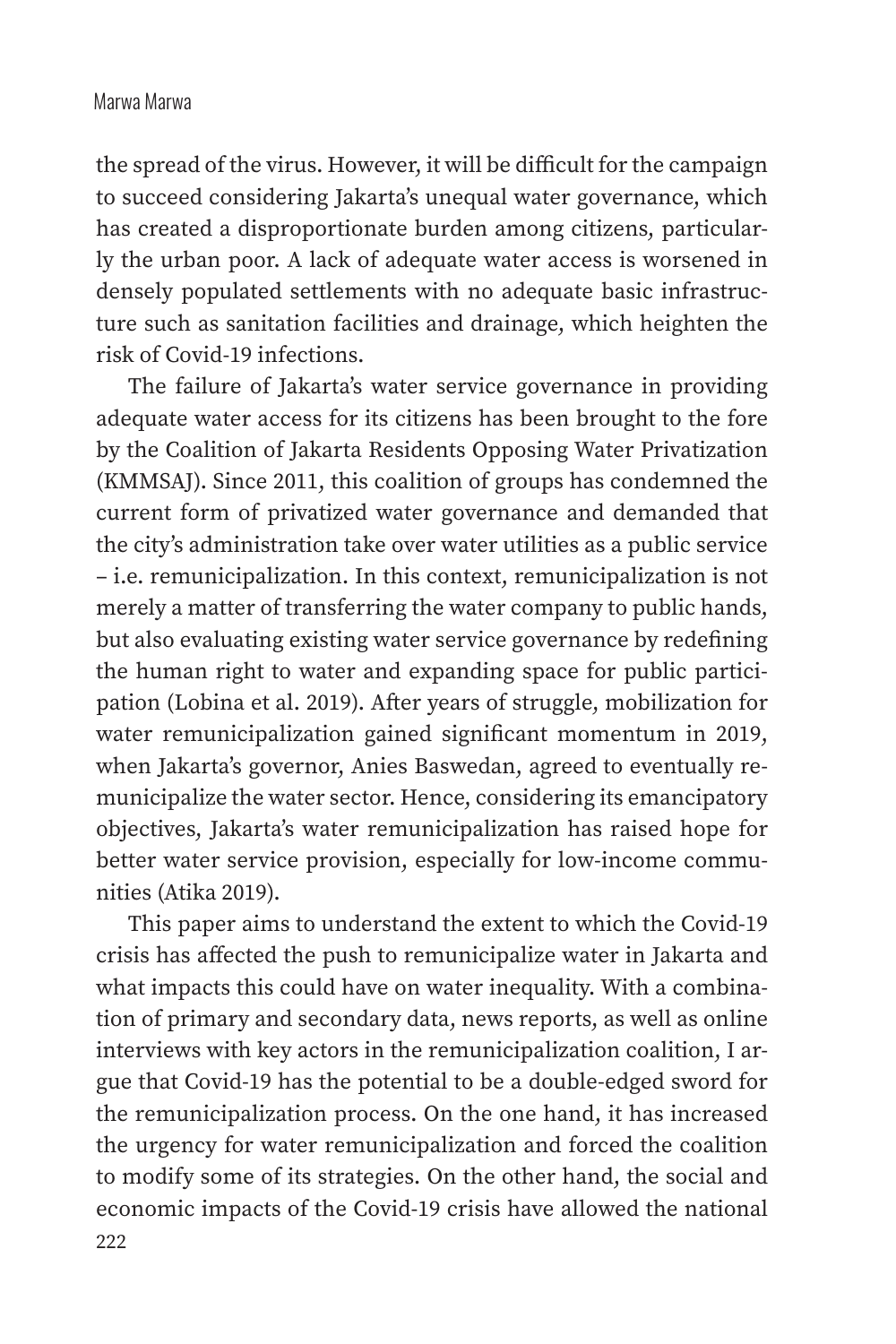government and international development agencies to promote privatization at the city level. Therefore, the future of Jakarta's remunicipalization remains uncertain.

To explore the case study, I arrange the paper into three sections. First, I examine how Covid-19 has worsened Jakarta's existing water inequality, producing a disproportionate distribution of burden and risk on the urban poor. Next, I discuss how Covid-19 has influenced Jakarta's process for water remunicipalization in the context of the grassroots movement and policy discussions. Lastly, I conclude by presenting the lessons learned from Jakarta's water remunicipalization process and how to maximize its transformative potential to address Jakarta's persisting water inequality.

## JAKARTA WATER INEQUALITY AMIDST THE COVID-19 CRISIS

The exclusion of low-income communities in Jakarta's water governance structure has been well researched (Bakker et al. 2008, Colbran 2017, Kooy et al. 2018, Kurniasih 2008, Putri 2016). Bakker et al. (2008, p.1897) used the term "elite archipelago" to describe Jakarta's Dutch-inherited water infrastructure. The network concentrates on the middle-higher income areas, making access to water in Jakarta socially and spatially fragmented. In 1997, the city's water utility PAM Jaya was officially transferred to two water multinationals, Suez and Thames, who operated through subsidiary companies, namely Palyja and Aetra. They managed the western and eastern parts of the town respectively through a 25-year concession. The scheme is also known as a public-private partnership where PAM Jaya acts as the owner of the piped water facility. Meanwhile, service operation such as treating water, building new connections, and collecting fees became the responsibility of two private operators.

From the beginning, however, stakeholders were aware that providing access for low-income communities was not in the interest of private operators due to concerns of low-cost recovery and uncertainty of investment. In response to this, the government required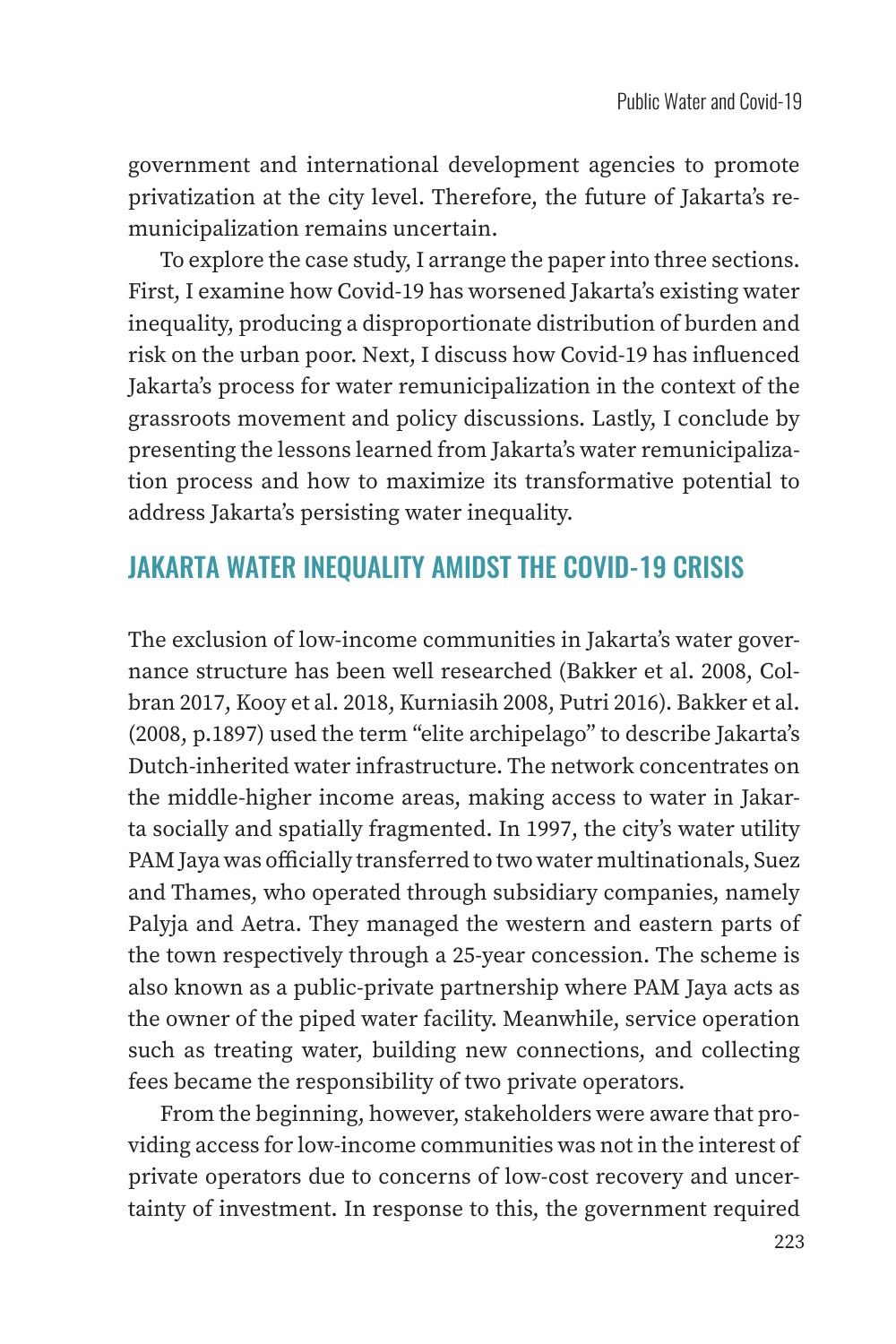the utility and private operator to implement a block tariff system and flexible payment mechanisms for low-income households to complete the payment for an initial connection in 12-month instalments (Lanti 2006). The effort to promote water privatization's legitimacy in addressing water inequality is also supported by financial aid from development agencies. For example, in 2007, World Bank awarded Palyja with US\$2.57 million to subsidize instalment fees for low-income households (Menzies and Setiono 2010). Another example was the USAID-sponsored master meter program implemented in 2015 to connect low-income families lacking administrative qualifications such as land titles and identity cards. These strategies were seen as a pro-poor strategy providing "the missing link between the welfare of the poor and the private sector financial needs" (Mumssen et al. 2010 as cited by Padawangi and Douglass 2015, p.122).

Despite these policies, the number of low-income households connected to the network remains low. According to the Jakarta Water Regulatory Body (JWRB), service coverage of the network is now at a historical high of 40%, where middle class consumers represent the most significant number of customers of private sector water service providers (Kooy et al. 2018). The low number of piped water connections for low-income households can be explained in two ways. From the supply side, it is not in the interest of private operators to connect low-income households, especially those situated in informal settlements, given the lack of potential profit. From the demand side, low-income communities are facing structural barriers to connect, with many residents in informal settlements unable to prove their residential status and land ownership, and therefore considered to be ineligible for piped water connection (Colbran 2017).

224 Meanwhile, for those connected to the piped water network, water privatization has created the burden of constant tariff increases and low-quality service. Since it was first implemented in 1997, water tariffs have been revised seven times and increased ten times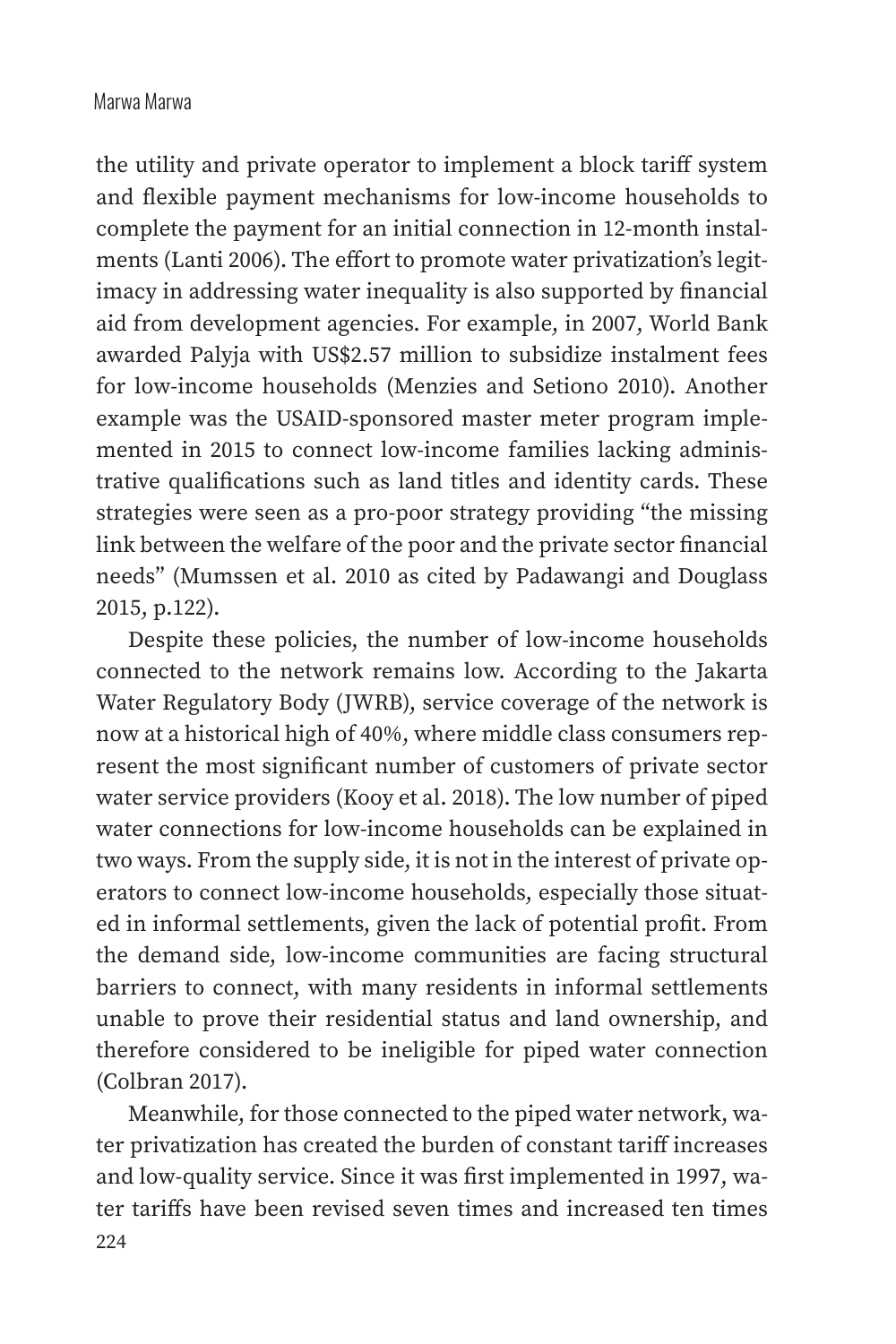(Zamzami and Ardhianie 2015). But the increase in water tariffs have not been met with improved service quality, as water supply becomes increasingly intermittent and unsafe, with low-income households on the periphery of the network having very low water pressure (Padawangi and Vallée 2017,Marwa 2019a). In contrast, the city's business districts and affluent neighborhoods enjoy more reliable access to clean water (Heriyanto 2018).

In the absence of reliable piped water connections, low-income communities are forced to seek alternatives such as groundwater (Colbran 2009). However, massive groundwater exploitation has made it increasingly difficult for low-income households, especially those who live in the coastal side of the city, to access water as the shallow groundwater has both exhausted and salinized (Abidin 2014). As a result, low-income households engage in a variety of water-collecting methods, including buying water from neighbours, pushcart vendors and water trucks (Marwa 2019a). In Penjaringan, a low-income settlement in North Jakarta, around 88% of the lowest-income residents buy water from their neighbours (Kooy et al. 2018).

These practices are 40 to 60 times more expensive than subsidized piped water, with quality that is dubious. According to Statistics Indonesia (BPS), in 2019, low-income households spent 36% of their income on daily water needs (Surjadi 2019), as well as considerable time spent travelling to collect water. In times of Covid-19, accessing water this way becomes all the more challenging financially and logistically. The provincial government policy of largescale social restriction has made it difficult for low-income communities to maintain their household income generated from the informal street economy (Wilson 2020). As a result, the decrease in revenue is not consistent with high household expenses on water, with low-income communities having to negotiate their need for handwashing and other personal hygiene activities such as bathing.

Additionally, the economic impacts of Covid-19 have also made it difficult for low-income communities connected to piped water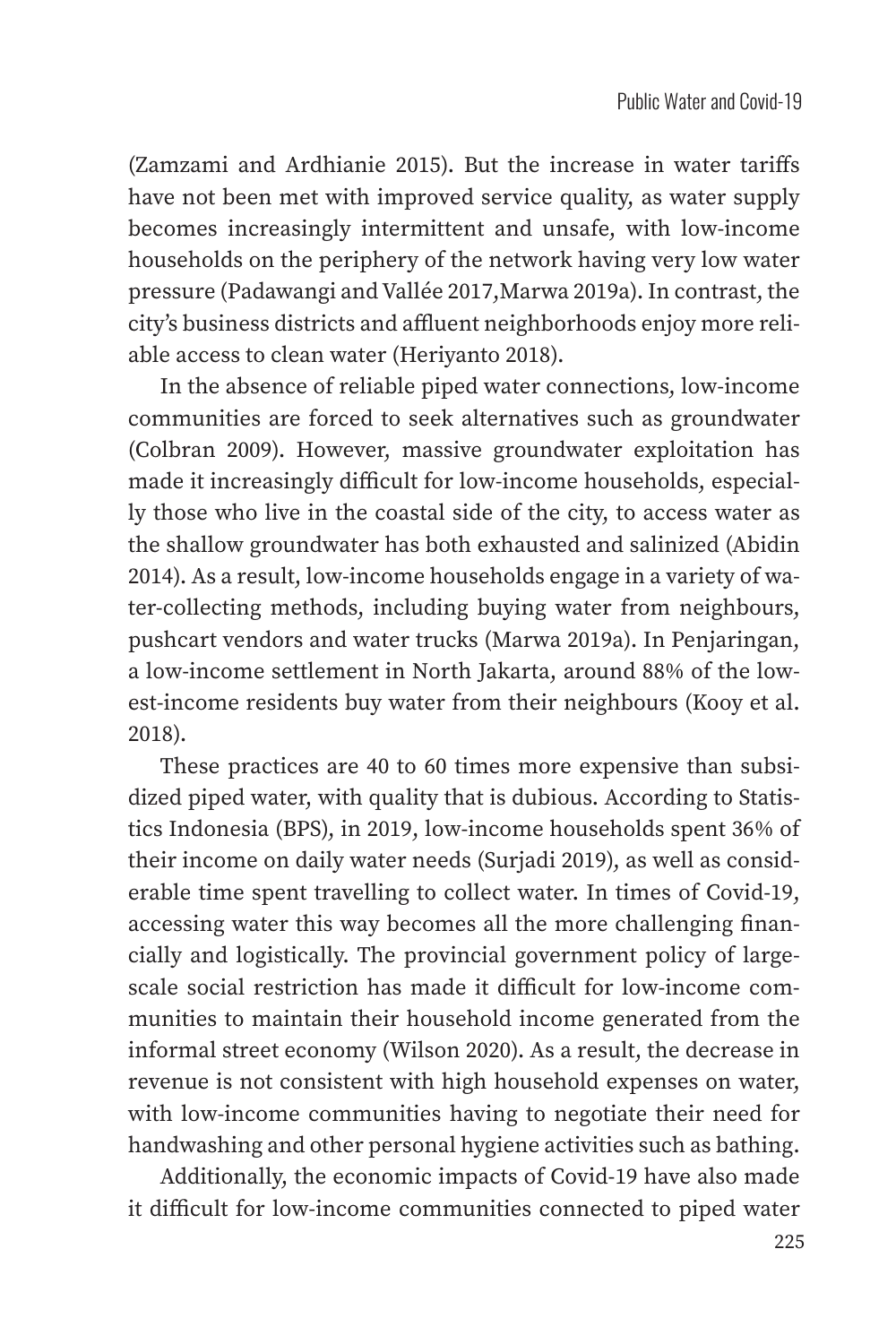networks to fulfil their monthly water payments, so they run the risk of having their water supply cut off. Both Palyja and Aetra still demand payment for all types of customers whose bills will be calculated based on average usage in the past three months. The water cut-off policy is still applicable when the customer does not pay the bill. One clear example was water cut off to low-income housing in eastern Jakarta, where some residents were unable to pay the bill due to the loss of household income (Setiawan 2020). Consequently, with the lack of adequate water and sanitation, Jakarta's water inequality has worsened with the Covid-19 crisis, and the low-income community has to bear a disproportionate risk of catching and spreading the Covid-19 virus. Thus, it is evident here that Jakarta's water inequality and Covid-19 crisis have trapped the low-income community into a vicious cycle of vulnerability that can only be solved through a transformation of Jakarta's water governance structure.

## COVID-19: MOMENTUM OR CHALLENGE?

Criticisms of Jakarta's water inequality have been frequent since the early era of privatization (Ardhianie 2006). Like most anti-privatization criticism, they were built upon the notion of the human right to water, which is argued to be contradictory with the practice of water privatization. This notion was manifested in 2002 with the creation of the civic coalition KRuHA (People's Coalition for the Right to Water). Their aims were to promote the human right to water and oppose water commodification and privatization. Later in 2011, KRuHA organised a civic coalition that consisted of different actors with various social and environmental concerns, known as the Coalition of Jakarta Residents Opposing Water Privatization (KMMSAJ). The movement later evolved into a remunicipalization movement aimed not only for the transfer of ownership of the water sector but also for increased public recognition and participation in water sectors for the fulfilment of the human right to water (Lobina et al.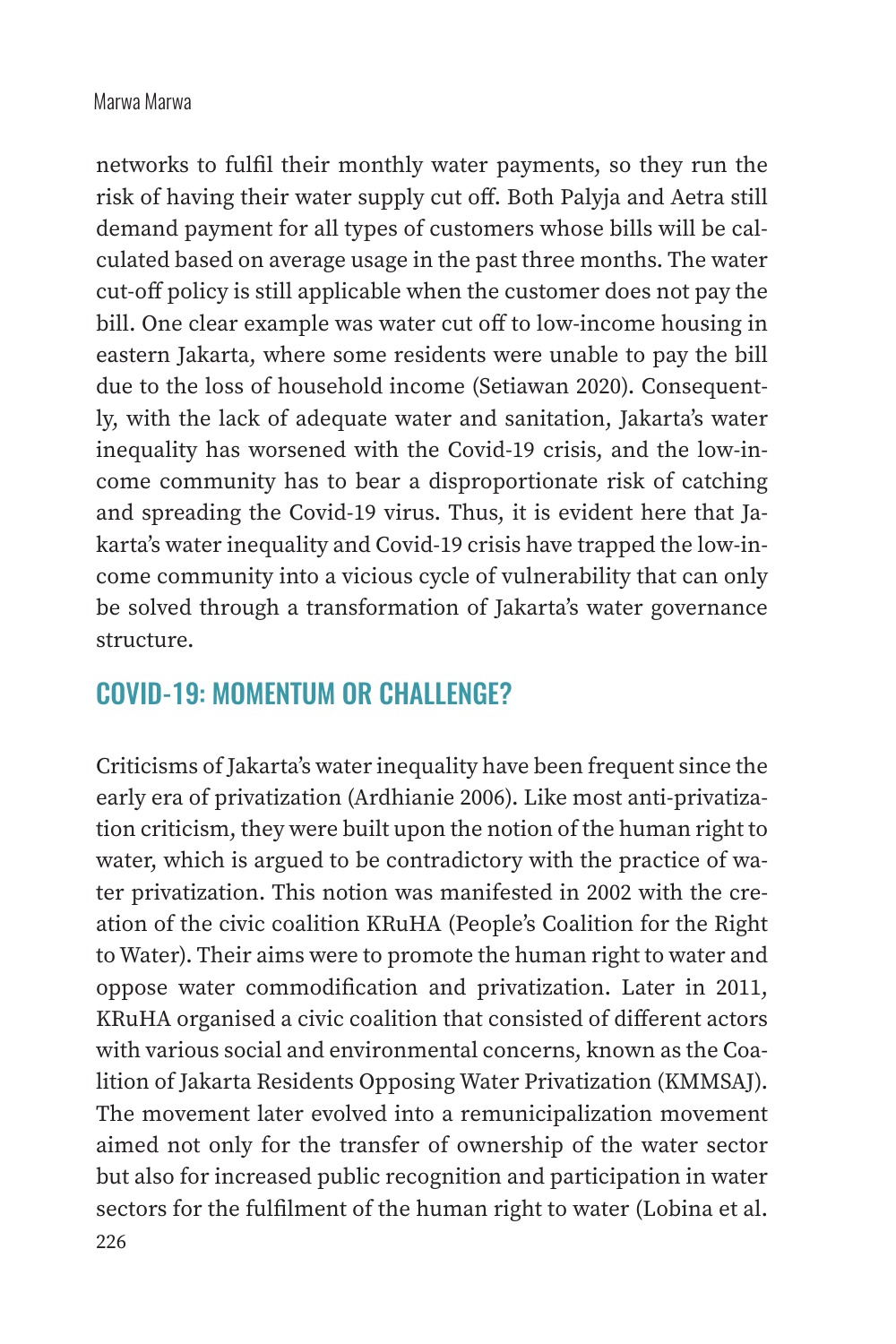2019).

While the struggle for remunicipalization is ongoing, the Covid-19 crisis and the need for equitable access to water have strengthened its urgency, and it has been argued as an alternative water governance model for Jakarta's persisting water inequality (Atika 2019). KMMSAJ used this momentum to reaffirm that the private operator has failed to provide adequate, reliable, and affordable access to water, especially for low-income communities during the Covid-19 crisis. Representatives from Jakarta Legal Aid Foundation, a member of KMMSAJ, argued that water privatization had turned water into a commodity whose access is exclusive to the middle-to-upper class (Ambari 2020). Along with the same lines, KMSSAJ released an official statement addressed to institutional actors in Jakarta's water service governance, with the following demands (Ambari 2020):

- State control over water resources for the greatest benefit of the people as stated in Indonesia's constitution article 33;
- Jakarta's governor to terminate water privatization contracts with two operators and return the service to public control;
- Jakarta's government to ensure availability and access to clean water for all residents, especially the low-income and marginalized community, to contain the spread of Covid-19 virus and protect public health;
- The regional legislative body to ensure that Jakarta's governor carry its constitutional duty to control and manage water for the resident's welfare;
- Allow for the involvement and participation of the people in Jakarta's water governance and decision-making processes;
- Demand Corruption Eradication Commission (KPK) to supervise the hand-over process of the Jakarta water sector, which is prone to corruption.

Aside from KMMSAJ demands, some organizations also demanded a specific emergency water response for low-income communities, especially in informal settlements. The demands include handwashing facilities and water payment relief. Unfortunately,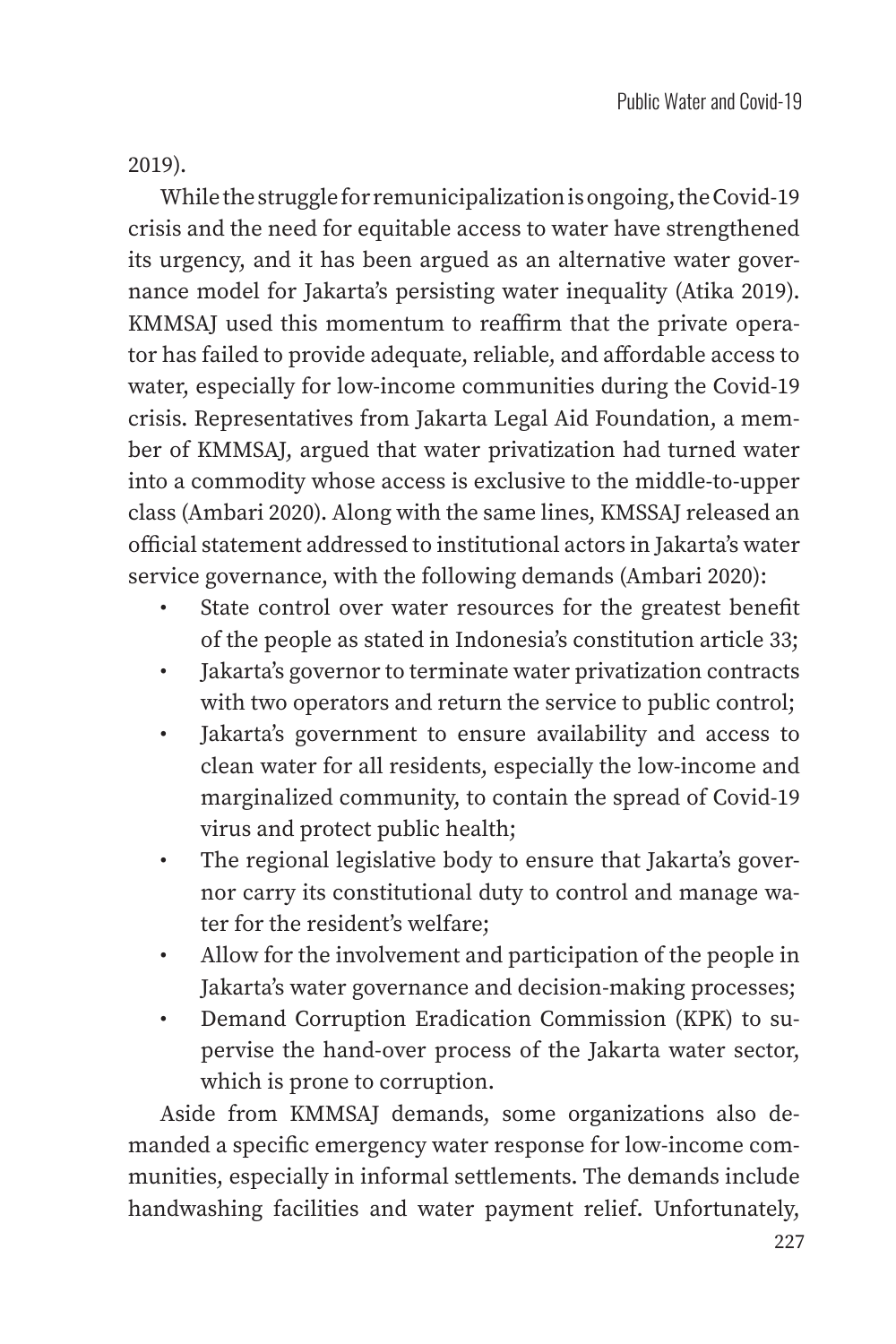PAM Jaya only responded to the handwashing facilities, installing them in one third of informal settlements, while the demand for water bill relief has gone unanswered (G. Muhammad, personal interview, 2020). Nevertheless, KMMSAJ continues to circulate these demands through online media and platforms in the hope of local government policy response. KMMSAJ are also creating various online policy discussions, seminars and conferences (M. Reza, personal communication, June 10, 2020; G. Muhammad, personal interview, 2020). These strategies work well to increase public pressure given that traditional mobilization strategies such as rallies and marches are not possible during the pandemic.

The Covid-19 crisis has motivated KMMSAJ not only to use an online platform but to rethink its litigation strategy (M. Reza, personal communication, June 10, 2020). In the past, KMMSAJ's litigation strategy and its consecutive legal winnings have been highlighted as a distinctive feature of Indonesia's remunicipalization struggle (Marwa 2019b). But the Covid-19 crisis has made it more difficult to challenge privatization through legal strategies as the national government has been producing various pro-business regulations to attract foreign investors deemed necessary for post-crisis economic recovery (Harsono 2020). One such example is the controversial omnibus law on job creation that seeks to encourage more investment by deregulating the labour sector, easing environmental protection, and privatizing previously state-owned infrastructure, such as electricity. The proposed legal article that is particularly challenging for the water remunicipalization struggle is the promotion of a centralized form of resource governance to ease business activities that are hindered by local regulations (Eloksari 2020).

As an alternative to litigation strategy, a representative from KRuHA defended the importance of linking the water remunicipalization struggle with more prominent movements for social justice and environmental protection. The omnibus law has generated opposition mainly from human rights and environmental groups, which have criticized the prioritization of economic growth over so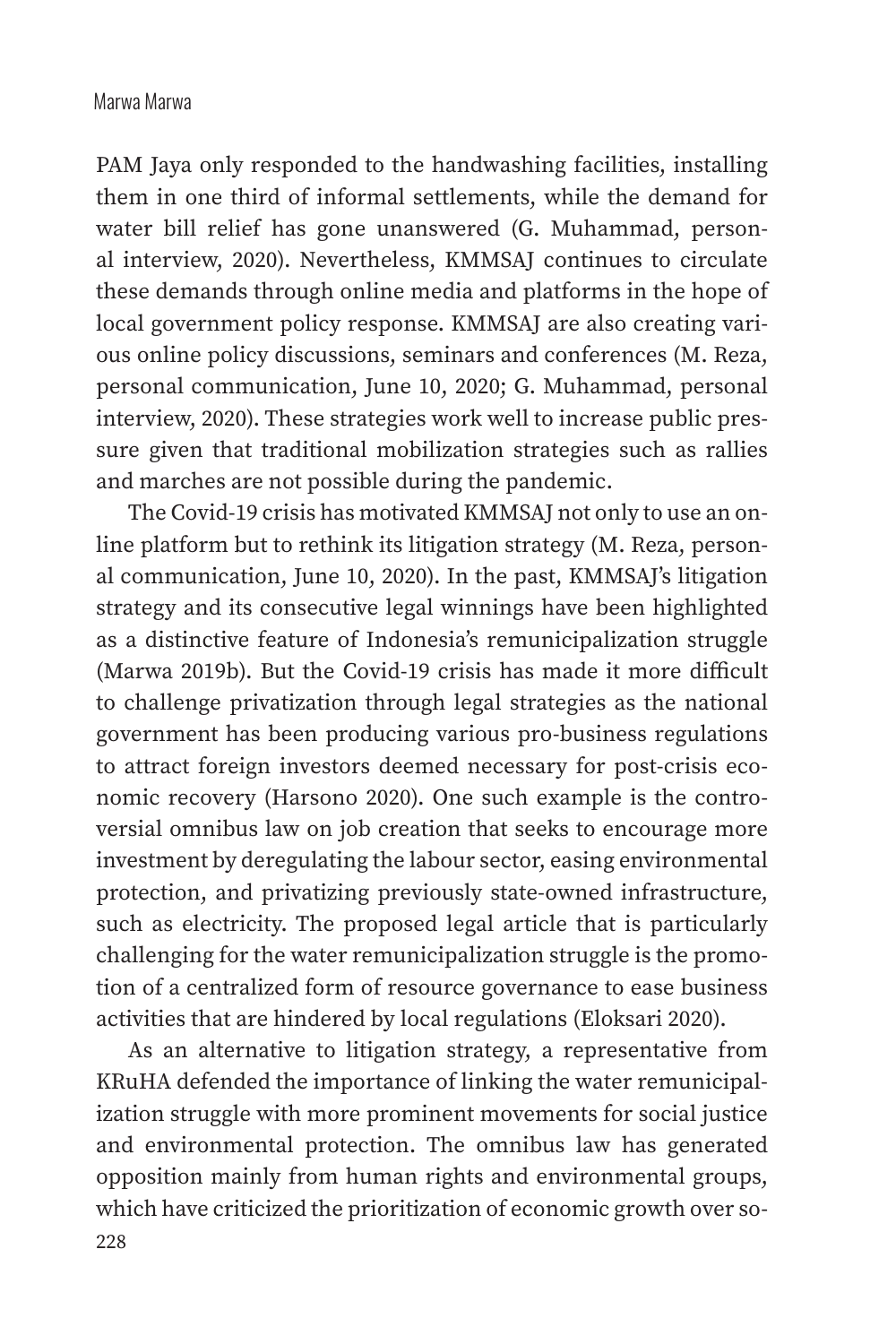cial and environmental justice (Jakarta Post 2020). A representative from KRuHA described the current situation as "going back to the post-reformation" era (M. Reza, personal communication, June 10, 2020). He argued that as the social movement is forced to absorb so many issues at the same time, it becomes more challenging for grassroots organizations to shape the public debate (M. Reza, personal communication, June 10, 2020). Therefore, rather than focusing on the sectoral narrative of urban water access and competing with other movements, KRuHA links the struggle for water remunicipalization with other social justice and environmental struggles at a national scale to reclaim public control over water resources. This strategy is in line with the concept of Semesta Air, which embodies a holistic idea of water that connects humans with the environment on various scales and forms connections with different kinds of surface water based on hydrological cycles (Lobina et al. 2019).

Unfortunately, increasing demands and pressures for remunicipalization have not necessarily accelerated the process in a pragmatic sense of ownership transfer or in a transformative understanding of increased public participation in water governance. The governor, Anies Baswedan, promised to gradually take over the water sector last year via a civil suit, as recommended by his advisory team in 2018, but his administration has not shown any significant progress on the take-over except an ongoing contract renegotiation between PAM Jaya and two private operators. This is partly due to the inconsistencies of Jakarta's provincial government throughout the remunicipalization process, from a seemingly supportive move by creating an advisory team, to a dubious one of assigning an ex-Director of Aetra to lead the negotiation process. These inconsistencies have put the policy process for water remunicipalization into a deadlock as the provincial government has to face stiff opposition from two private operators and the national government (M. Reza, personal communication, June 10, 2020).

While negotiations continue to take place behind closed doors,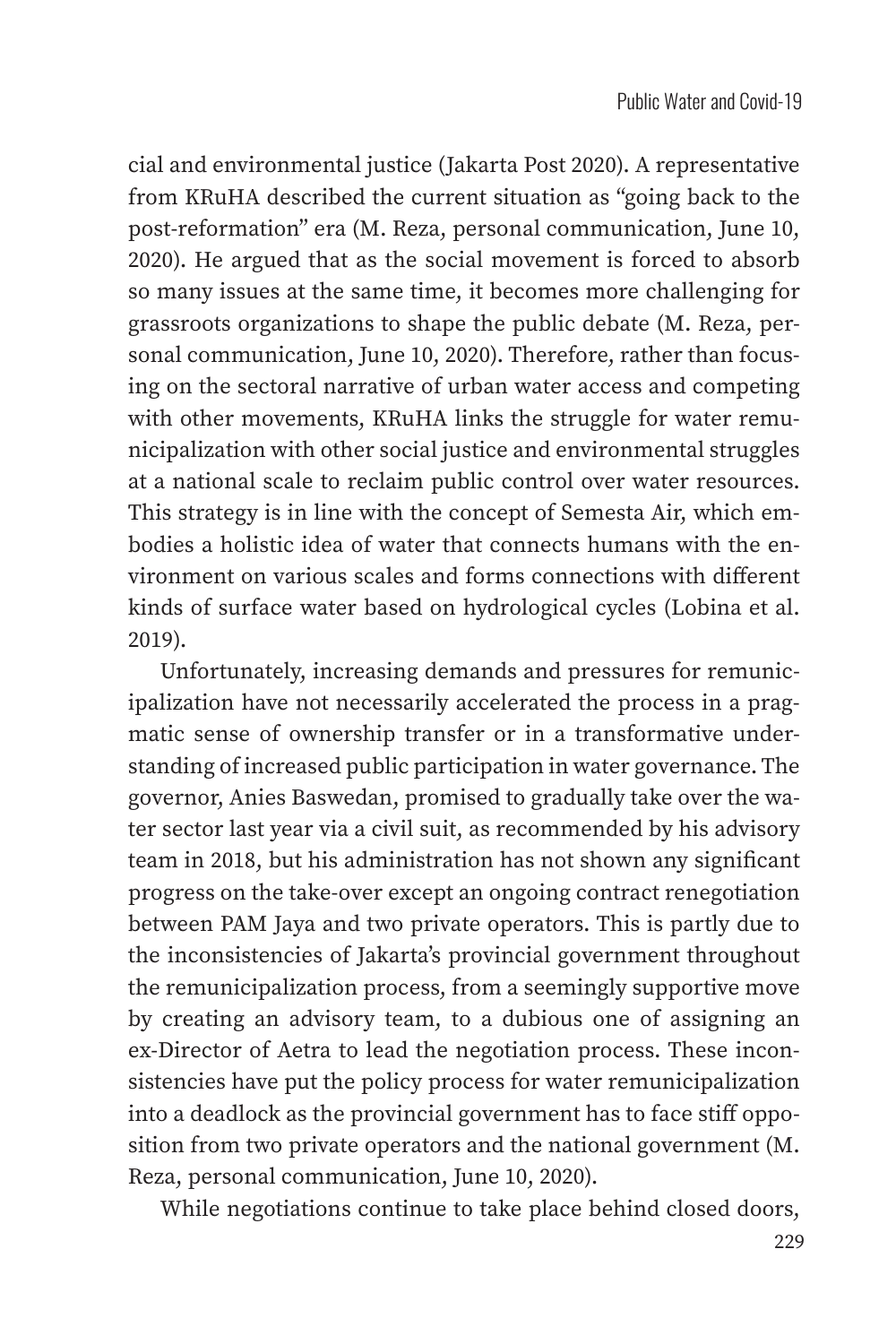the current situation with the Covid-19 crisis has actually served to intensify pressures in favour of privatization, with pro-privatization advocates arguing that it is good for economic recovery and building the city's resilience. International development agencies such as the World Bank have been promoting private capital as the sole solution to funding massive infrastructural projects (Bigger and Webber 2020). This pressure has resulted in Jakarta's provincial government favouring public-private partnerships to achieve urban resilience. For example, Jakarta's governor has recently given the green light for a controversial project of National Capital Integrated Coastal Development (NCICD) as part of a flood mitigation strategy. The high investment cost up to US\$40 billion for this project would be generated through a public-private partnership scheme (Both ENDS, SOMO and TNI 2017; Nurbaiti 2020).

As a result, debates about water remunicipalization have been sidelined to some extent among government elites, while the focus of discussion has been limited to transfer of ownership and expansion of access without acknowledging the importance of public participation (Tambun 2019). The head of PAM Jaya also used Covid-19 to shift the debate into a more technical discussion of water distribution while neglecting the persisting inequalities that characterize Jakarta's water governance. When confronted with the question of water remunicipalization, he simply said the company would focus on providing clean water by adding as many as 30,000 new customers in North and West Jakarta and setting up portable sinks in some public spaces to tackle the pandemic (Syakriah 2020).

## RETHINKING WATER REMUNICIPALIZATION

230 To conclude, the Covid-19 crisis has exacerbated Jakarta's existing water inequality and placed low-income communities into a vicious cycle of vulnerability where they bear a disproportionate virus burden and risk. The grassroots coalition KMMSAJ has used this momentum to highlight Jakarta's water inequality and accelerate the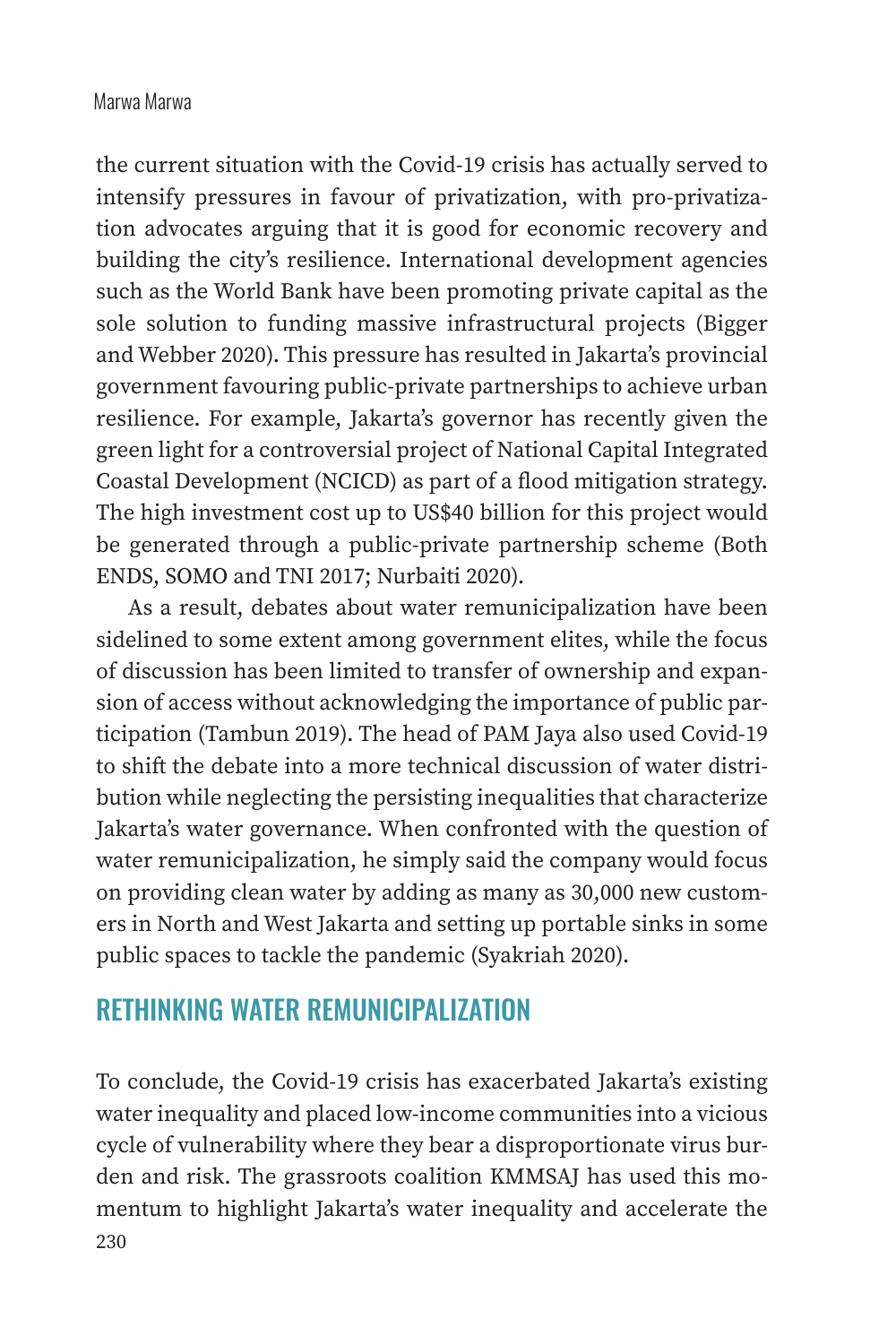policy process for remunicipalization. Considering the limits of resources and space as a result of the Covid-19 crisis, KMMSAJ has been forced to modify some of their strategies by moving their activities online, using non-litigation strategies and expanding their alliances to boost the bottom-up pressure for remunicipalization.

Nevertheless, this pressure has not resulted in urgency at the policy level. Covid-19's negative economic impacts have motivated the national government to promote privatization to attract more foreign investment, while international development agencies have endorsed private investment as the solution to the city's twin dilemmas of resilient infrastructure and fiscal constraint. Meanwhile, the provincial government, which has been inconsistent in its position on remunicipalization, has authorized flood mitigation projects using a public-private partnership scheme. For these reasons, the Covid-19 crisis has become a double-edged sword in Jakarta's remunicipalization process. It provides momentum for bottom-up pressure while at the same time reinvigorating a pro-privatization elite

## **REFERENCES**

- Abidin, H.Z. 2014. Mapping and Analysis of Land Subsidence Impacts in Jakarta Area. 1–13.
- Ambari, M. 2020. Kebutuhan Air Bersih di Tengah Covid-19 Pandemi. *Mongabay*, March 23.
- Ardhianie, N. 2006. Water Privatisation in Indonesia. Jakarta, Indonesia: AMRTA Institute for Water Literacy.
- Atika, S. 2019. Jakarta's remunicipalization plan raises hope for better water service. *The Jakarta Post*. https://bit.ly/38ndOQ8 (accessed February 14, 2019).
- Bakker, K., Kooy, M., Shofiani, N. E., and Martijn, E. J. 2008. Governance Failure: Rethinking the Institutional Dimensions of Urban Water Supply to Poor Households. *World Development*, 36(10), 1891–1915. https:// doi.org/10.1016/j.worlddev.2007.09.015
- Bigger, P. and Webber, S. 2020. Green Structural Adjustment in the World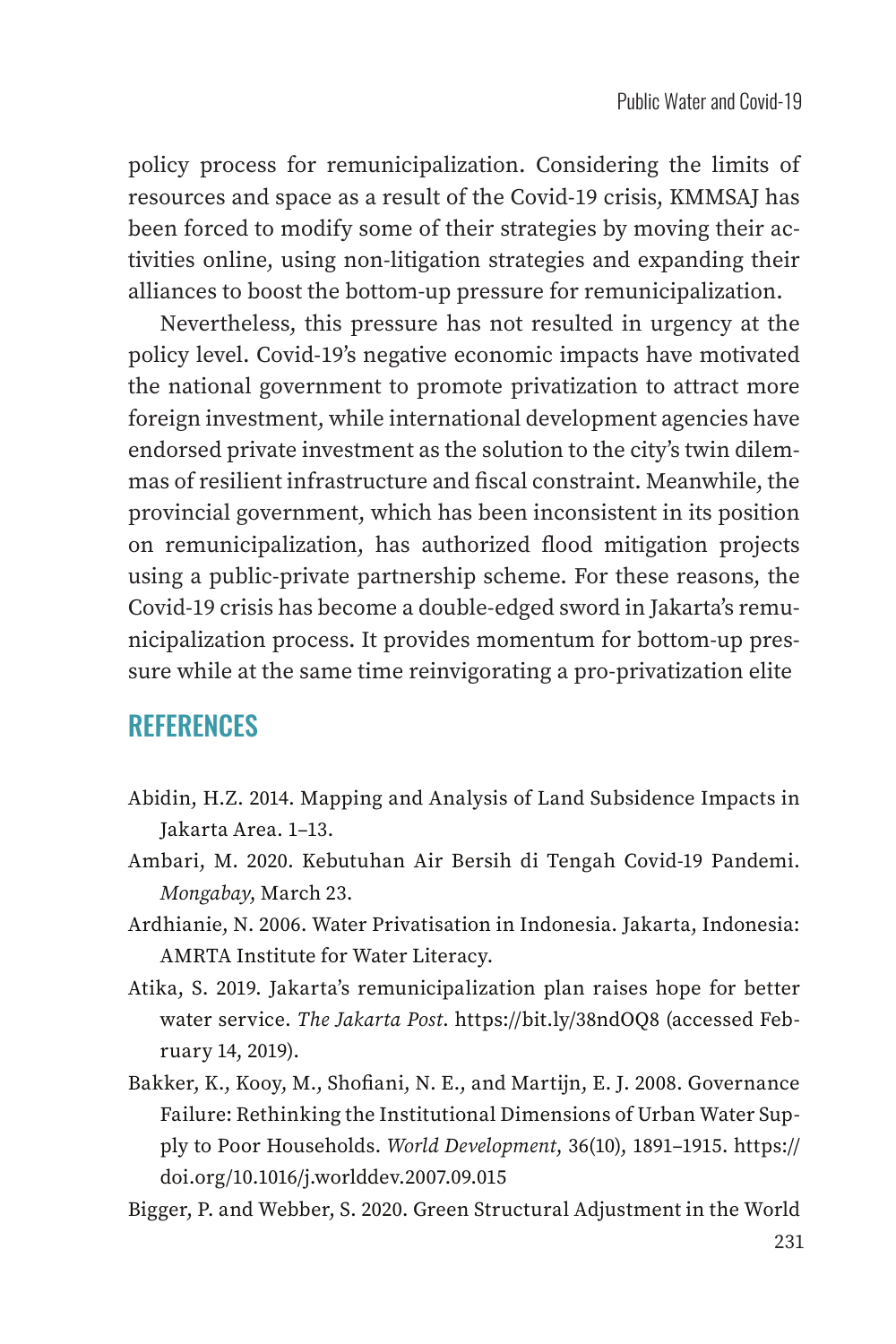Bank's Resilient City. *Annals of the American Association of Geographers*, 1–16. https://doi.org/10.1080/24694452.2020.1749023

- Both ENDS, SOMO and TNI. 2017. Social justice at bay: The Dutch role in Jakarta's coastal defence and land reclamation. https://bit.ly/2U3QRsJ (accessed October 22, 2020).
- Colbran, N. 2009. Will Jakarta be the next Atlantis? Excessive groundwater use resulting from a failing piped water network. *5/1 Law, Environmental Development Journal,* 5, 20–37.
- Colbran, N. 2017. Piped Water in Jakarta: A Political, Economic, or Social Good? In Langford, M. and Russell, A. (Eds.) *The Human Right to Water: Theory, Practice and Prospects*. Cambridge, United Kingdom: Cambridge University Press.
- Eloksari, E. A. 2020. Omnibus bill to diminish local governments' authority over spatial planning: KPPOD. *The Jakarta Post*. February 27.
- Harsono, N. 2020. House approves revised Mining Law amid outcry. *The Jakarta Post*. May 13.
- Heriyanto, D. 2018. What you need to know about Jakarta's water privatisation. *The Jakarta Post*. April 12.
- Joy, K. J., Kulkarni, S., Roth, D., and Zwarteveen, M. 2014. Re-politicising water governance: exploring water re-allocations in terms of justice. *Local Environment*, 19(9) 954–973. https://doi.org/10.1080/13549839.201 3.870542
- Kooy, M., Walter, C. T., and Prabaharyaka, I. 2018. Inclusive development of urban water services in Jakarta: The role of groundwater. *Habitat International*, 73, 109–118. https://doi.org/10.1016/j.habitatint.2016.10.006
- Kurniasih, H. 2008. Water Not for All: The Consequences of Water Privatisation in Jakarta, Indonesia. In the 17th Biennial Conference of the Asian Studies Association of Australia, 1–19. Melbourne: Asian Studies Association of Australia.
- Lanti, A. 2006. A Regulatory Approach to the Jakarta Water Supply Concession Contracts. *Water Resource Development*, 22(2), 255–276.
- Lobina, E. 2016. Water remunicipalisation: Between pendulum swings and paradigm advocacy. In Bell, S., Allen, A., Hofmann, P. and The,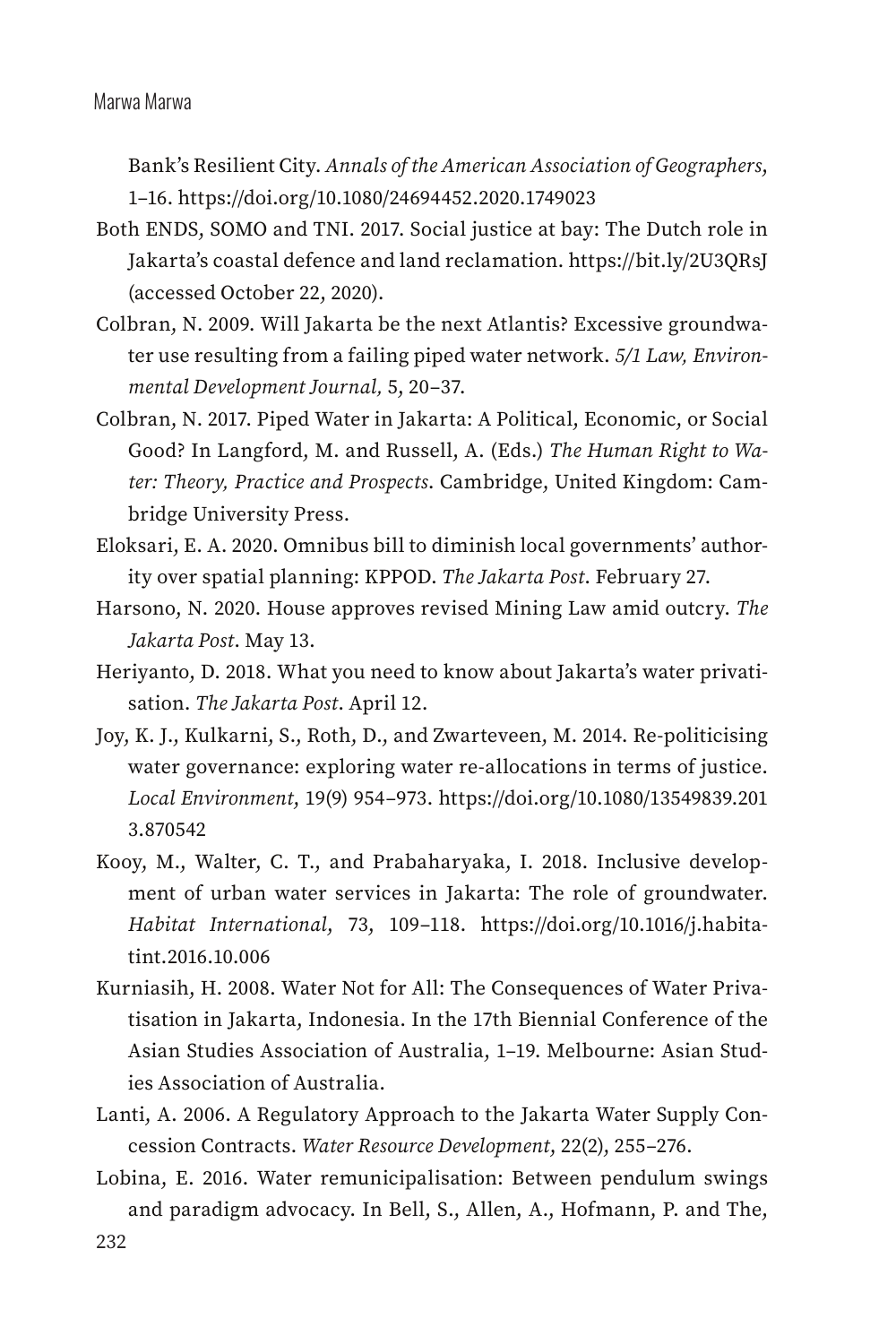T.-H. (Eds.) *Urban Water Trajectories*. London, United Kingdom: Springer International Publishing.

- Lobina, E., Weghmann, V., and Marwa, M. 2019. Water Justice Will Not Be Televised: Moral Advocacy and the Struggle for Transformative Remunicipalisation in Jakarta. *Water Alternatives*, 12(2), 725–748.
- Marwa, M. 2019a. Changing Water Governance for the Urban Poor in an Informal Settlement: the Case Study of Penjaringan, North Jakarta. MSc Thesis. London, United Kingdom: University College London.
- Marwa, M. 2019b. Changing Water Regime: Remunicipalization in Indonesia under the Global Hegemony of Privatization. *Global South Review*, 1(1), 6. https://doi.org/10.22146/globalsouth.33131
- Menzies, I., and Setiono, M. 2010. Output-based aid in Indonesia: Improved access to water services for poor households in western Jakarta. Jakarta, Indonesia: The World Bank.
- Nurbaiti, A. 2020. Fishermen, activists decry Anies' decision to grant reclamation for Ancol expansion. *The Jakarta Post*. July 4.
- Padawangi, R., and Douglass, M. 2015. Water, water everywhere: Toward participatory solutions to chronic urban flooding in Jakarta. *Pacific Affairs*, 88. https://doi.org/10.5509/2015883517
- Padawangi, R., and Vallée, M. 2017. Water Connections: Output-based aid for the urban poor and the pursuit of water justice in Jakarta, Indonesia. In Caniglia, B.S., Valée, M. and Frank, B. (Eds) *Resilience, Environmental Justice and the City*. London, United Kingdom: Routledge.
- Putri, P. W. 2016. Moulding Citizenship: Urban Water and the (Dis)appearing Kampungs. In Bell, S., Allen, A., Hofmann, P. and The, T.-H. (Eds.) *Urban Water Trajectories*. London, United Kingdom: Springer International Publishing..
- Setiawan, R. 2020. Listrik & Air East Park Mati sebab Telat Bayar, PLN Temui Pengelola. *Tirto.Id*. June 11.
- Surjadi, H. 2019. Jakarta Poor still Fighting for Tap Water. *The Jakarta Post*. October 12.
- Syakriah, A. 2020. Hand washing to counter COVID-19 still a luxury for Indonesia's urban poor. The Jakarta Post. March 24.
- Tambun, L. T. 2019. Ambil Alih Pengelolaan Air Minum, PAM Jaya Minta